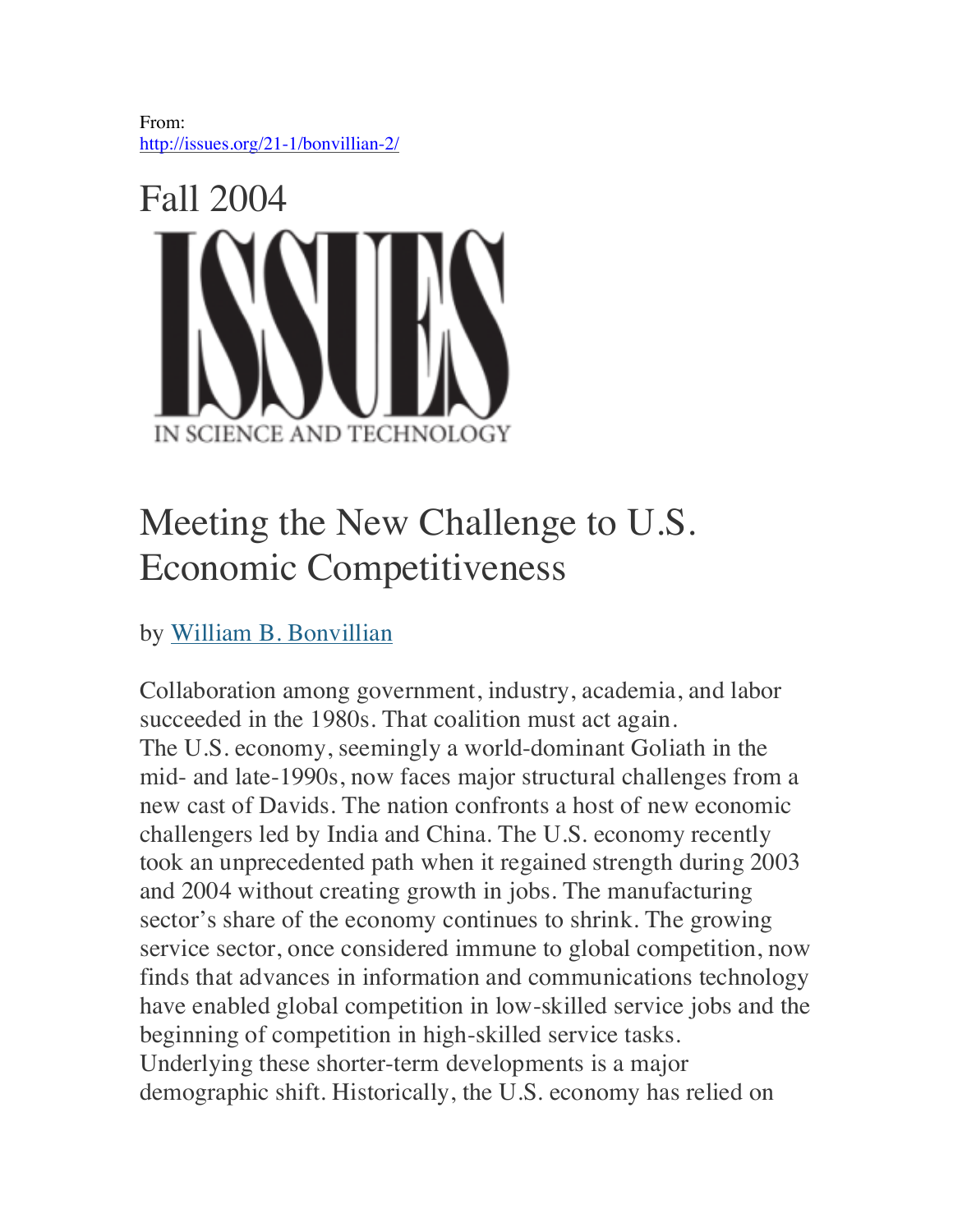steady 1 percent annual population growth to provide additional workers and increased output. In the coming decades, the country will face a rapid expansion of the nonproductive population of seniors. Furthermore, the aging baby boomers are propped up by a network of entitlement programs generally indexed to inflation. The Social Security Trustees recently estimated that the Social Security and Medicare programs create an unfunded liability for the taxpayers of \$72 trillion (in net present value terms)—a daunting sum compared to total national wealth estimated at \$45 trillion. A debt on upcoming generations of these dimensions, unsupported by any anticipated revenue stream, is an unprecedented national problem and has strong implications for the nation's future ability to invest in growth.

This new economic landscape raises a question: If the current economy faces structural difficulties, what could a renewed economy look like? Where will the United States find comparative advantage in a global economy? This is a threatening process, and even if the United States finds a way to meet the challenge, the transition will inevitably create losers as well as winners.

### The last economic war

In the late 1970s and the 1980s, the United States faced strong competition, especially from Japan, which was making a serious bid to become the largest economy in the world. This competition focused on the manufacturing sector, particularly consumer electronics, automobiles, and information technology (IT). The United States lost dominance in consumer electronics but salvaged its auto manufacturing sector, in part through bilateral trade arrangements that set import quotas on imported Japanese vehicles but allowed Japanese auto production in the United States. The U.S. industry's light truck platform, which was protected by tariff from foreign competition, became the basis for the next several generations of U.S. vehicle innovations: minivans, pickups, and SUV's. In information technology, the United States retained its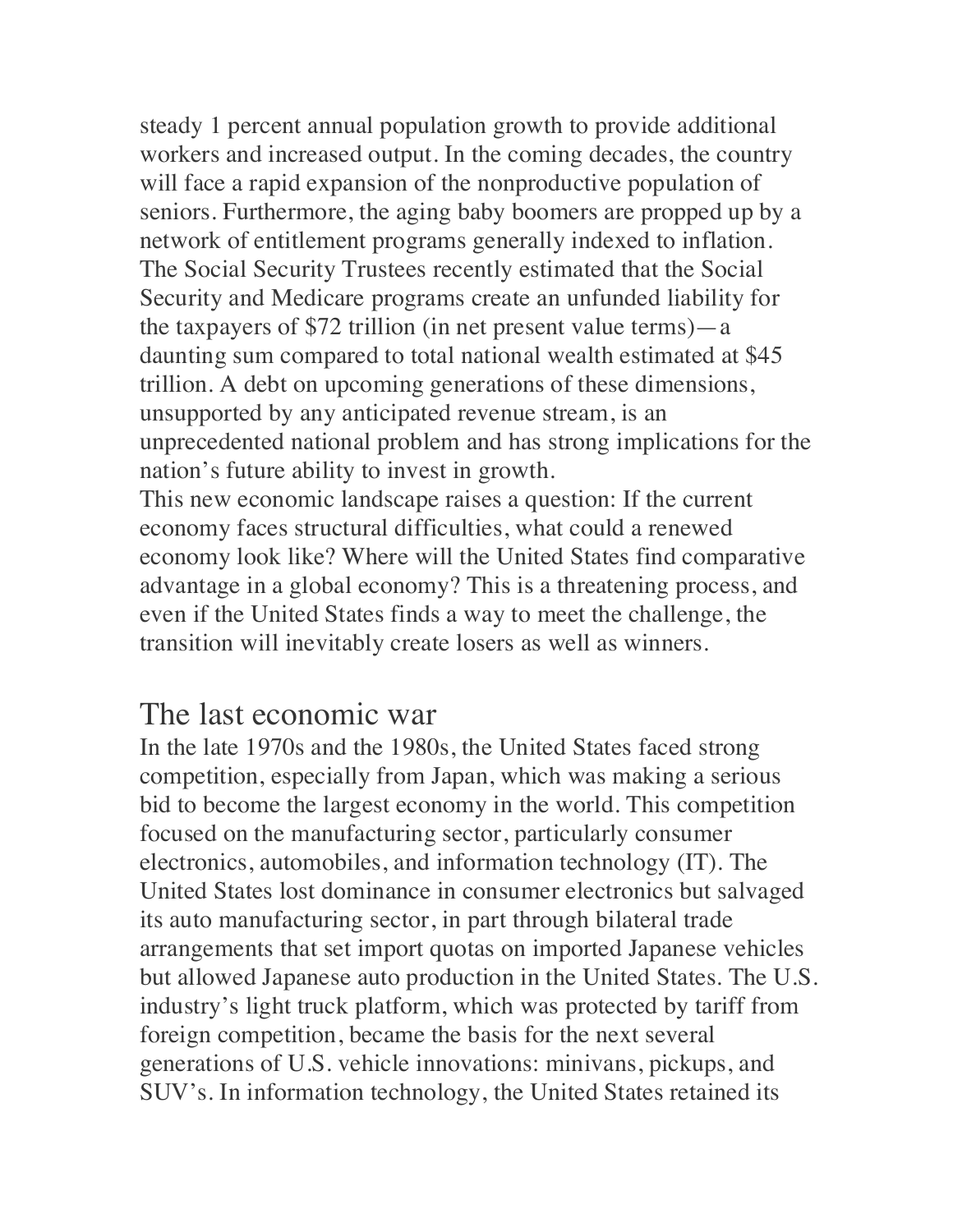lead in advanced computer chips and software.

The United States benefited from the investments in science education in the Sputnik era and from major Cold War federal R&D investments. It explored public-private collaboration to bridge the gap between government supported research and private sector development. The most successful example was Sematech, which helped reverse the country's declining position in chip technology. The Defense Department's Defense Advanced Research Projects Agency (DARPA) came into its own as a unique organization focused on moving revolutionary technology from the research to the development stage, playing a crucial role in creating the Internet and promoting multiple generations of IT. New forms of capital support for innovation were developed, facilitating the birth of creative startup companies. The dramatic growth of the U.S. economy in the mid and late 1990s rode on the IT revolution that boosted productivity throughout the economy. Although excessive enthusiasm about IT fueled a stock market bubble, the gains in productivity were real and translated into widespread societal gains in real income across classes, record homeownership, and a decline in poverty rates.

#### The next war

The United States faces a very different competitive situation now. Consider how the China of 2004 differs from the Japan of 1980. Japan, like the United States, was a high-wage, high-cost, advanced technology economy. China is a low-wage, low-cost, advanced technology economy, a much more complicated competitive mix. Japan held an advantage in collaborative industry-government activities, whereas the United States excelled in entrepreneurism. China provides a good environment for entrepreneurs as well as wielding government power to capture advanced technology for use in its firms. Whereas Japan had a reliable legal and intellectual property system, China's legal system is a work in progress and its intellectual property regime is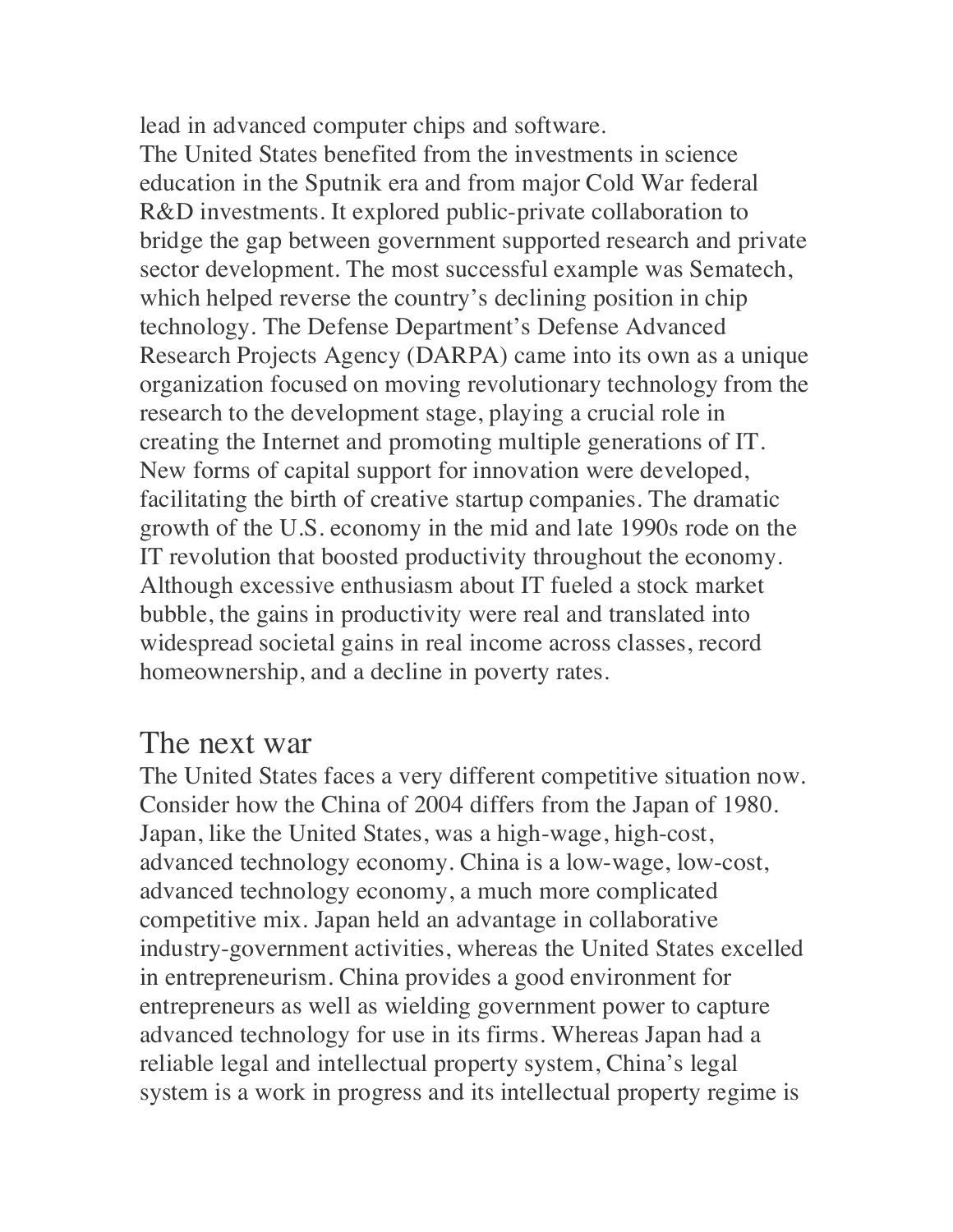notoriously lax.

China has adopted Japan's technique of manipulating its currency to gain advantage. The strategy is to undervalue its own currency to stimulate exports and to buy U.S. government bonds to create leverage in U.S. policymaking. Japan was a national security ally, whereas China is a potential competitor. Competition with China will be both very different and far more complicated and demanding than was competition with Japan. On top of this, the United States faces new and growing competitive forces in India and East Asia as well as continuing strong competition from Japan. India is a particularly interesting challenger, because whereas China is pursuing a more traditional emphasis on manufacturingled growth, India is pursuing the emerging global services market. Of course, the emergence of China and India can provide benefits to the U.S. economy. As they develop as markets, the United States should be able to sell goods and services to their consumers. But so far U.S. exports are dwarfed by its imports, and there is no evidence that this situation will change soon.

Not only are the competitors different than in the 1980s, but so are the markets that are in play. In the 1980s the competition was over manufacturing, but now most sectors, including services, face direct competition, and the increasing fusion of services and manufacturing is creating a new field of battle. The focus is shifting from machines, capital plant, and natural resources to talent and knowledge. The competition over quality has expanded to include customization, speed, and responsiveness to customer requirements. Whereas the best technology was once enough, it is now necessary to also develop an effective business model for using the technology. Trade discussions that were once limited to products now incorporate knowledge management and services. A skilled workforce is no longer a durable asset; workers must be periodically retrained to remain competitively productive. Whereas low-cost capital was once sufficient, success now requires first-rate efficiency in all elements of the financial system as well as the ability to recognize and tap intangible knowledge assets.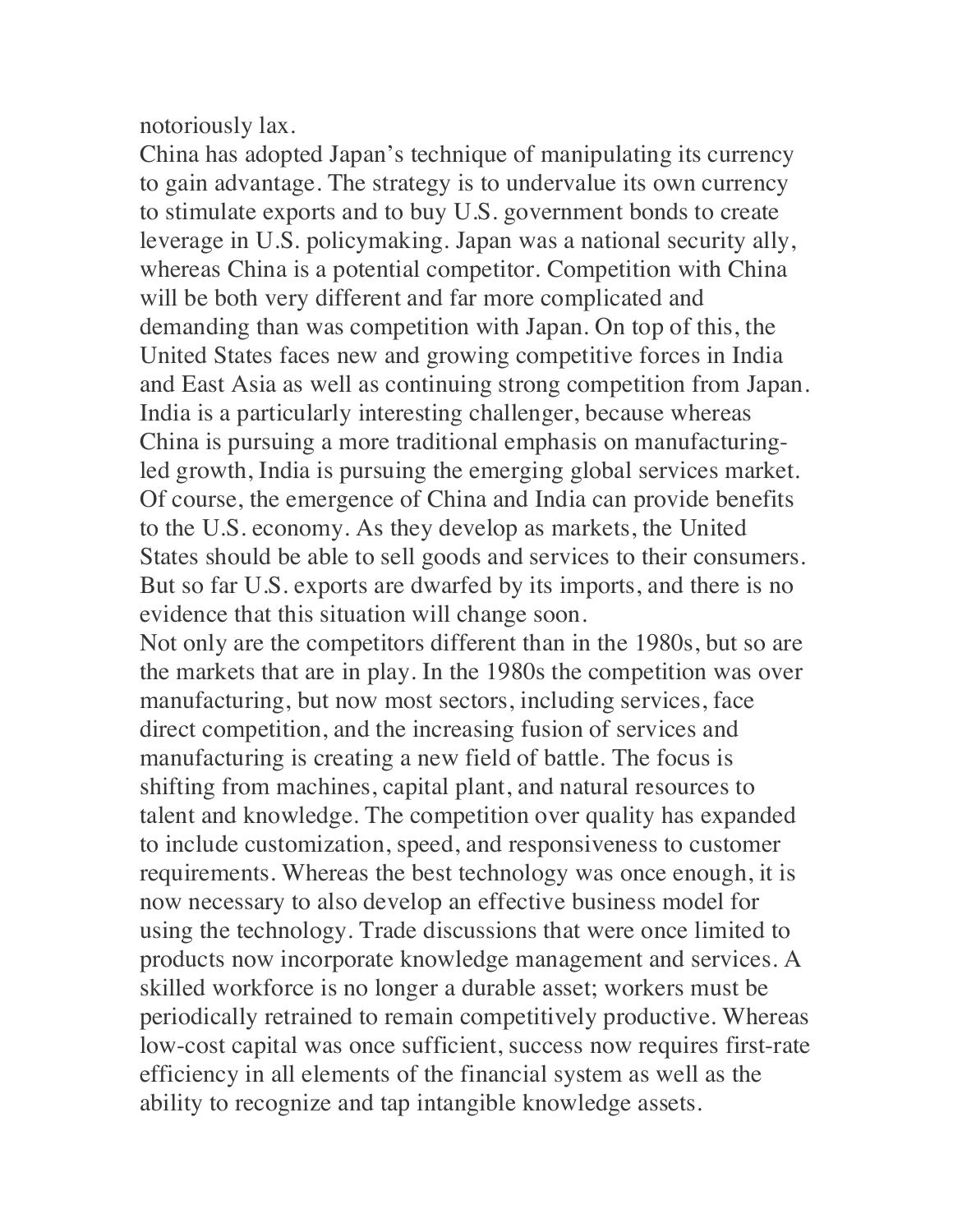Is the United States ready for these new challengers and new challenges?

#### Economic growth and innovation

A school of economic theory that has developed during the past two decades argues that technological and related innovation accounts for more than half of historical U.S. economic growth, which makes this a far more significant factor than capital and labor supply, which are the dominant factors in traditional economic analysis. These economic growth theorists see a pattern shared by important breakthrough technologies such as railroads, steamships, electricity, telecommunications, aerospace, and computing. The new technology ignites a chain reaction of related innovation that leads to a surge in productivity improvements throughout the economy and thus to overall economic growth. The most recent example is the productivity boom that occurred in the mid-1990s following the IT revolution that spread through the manufacturing and service sectors.

The United States has been capturing talent worldwide for two centuries and must continue to do so.

Yet we are handicapped by this theory. Innovation may be the true growth god, but the details of this new religion have not been fleshed out. Whereas we have almost a century's worth of detailed data on the old gods—capital and labor supply—we have few metrics to understand the dynamics of innovation-based growth. We can look at some macro data, such as R&D spending and worker education where government plays a prominent role, but macro data are inherently misleading. We know that some R&D investments are more vital than others, as are some members of the workforce.

In addition, these macro factors are imbedded in a spider's web of other connected and supporting strands that make up a complex system. The federal government plays many innovation-related roles, such as in fiscal and tax policy, industry standards,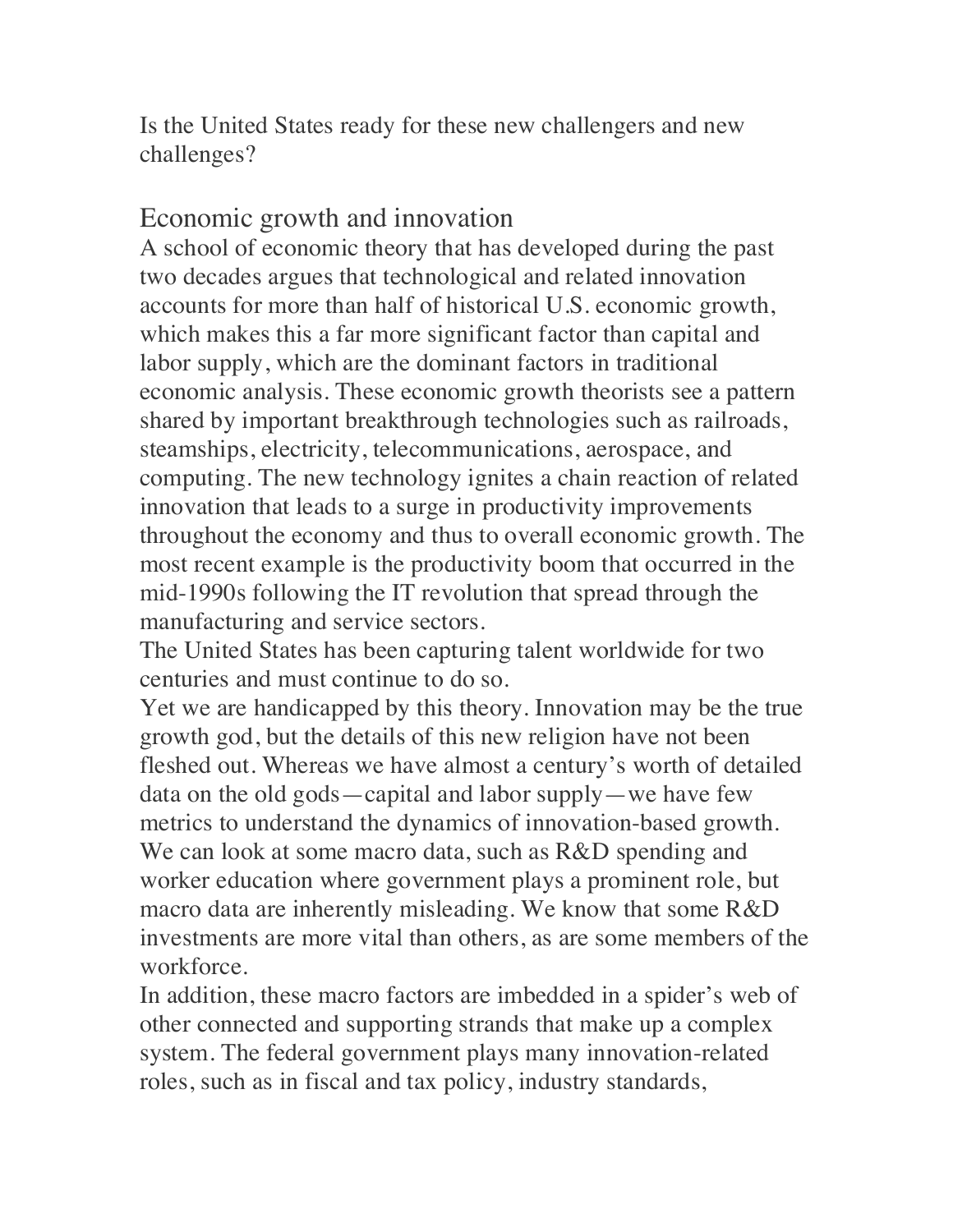technology transfer, trade policy, product procurement, intellectual property protection, the legal system, regulation, antitrust, and export controls. We have only a gestational idea of how to optimize this complex network to spur innovation. And that is only the public policy side. There is the even more complex private sector role in innovation as well as the interactions between the private and public sectors.

Despite the lack of innovation metrics, the underlying logic of growth theory is compelling. And if innovation is the big factor in growth—and therefore for much of national well-being—the nation has only one choice: It must innovate its way to continuing competitive advantage. The United States must increase the pace of innovation introduction to shorten the intervals between innovations. Behind this approach is an assumption that a country that leads in an innovation area can retain competitive advantage in that area for a period of time while it readies the next round of innovation introductions. In a deeply competitive globalized economy, the length of that advantage period can become progressively shorter, compelling an ever faster innovation flow. It would be easier to promote an innovation revolution if we had the metrics and benchmarks to better understand a successful innovation process. A first step should be to energize business, public policy thinkers, economists, and data collection agencies to start identifying the data we need to make better policy judgments about effective innovation systems. However, given the magnitude of the competitive challenge, the country cannot wait for the results of a perfected innovation model. Enough is already known about the U.S. economy and federal policy to begin strengthening a few key links on the public policy side of the innovation chain: R&D funding, talent, organization of science and technology, innovation infrastructure, manufacturing, and services.

*R&D funding*. Measured as a percent of gross domestic product (GDP), federal R&D support has been in long-term decline; it is now only half of its mid-1960s peak of 2 percent of GDP. Federal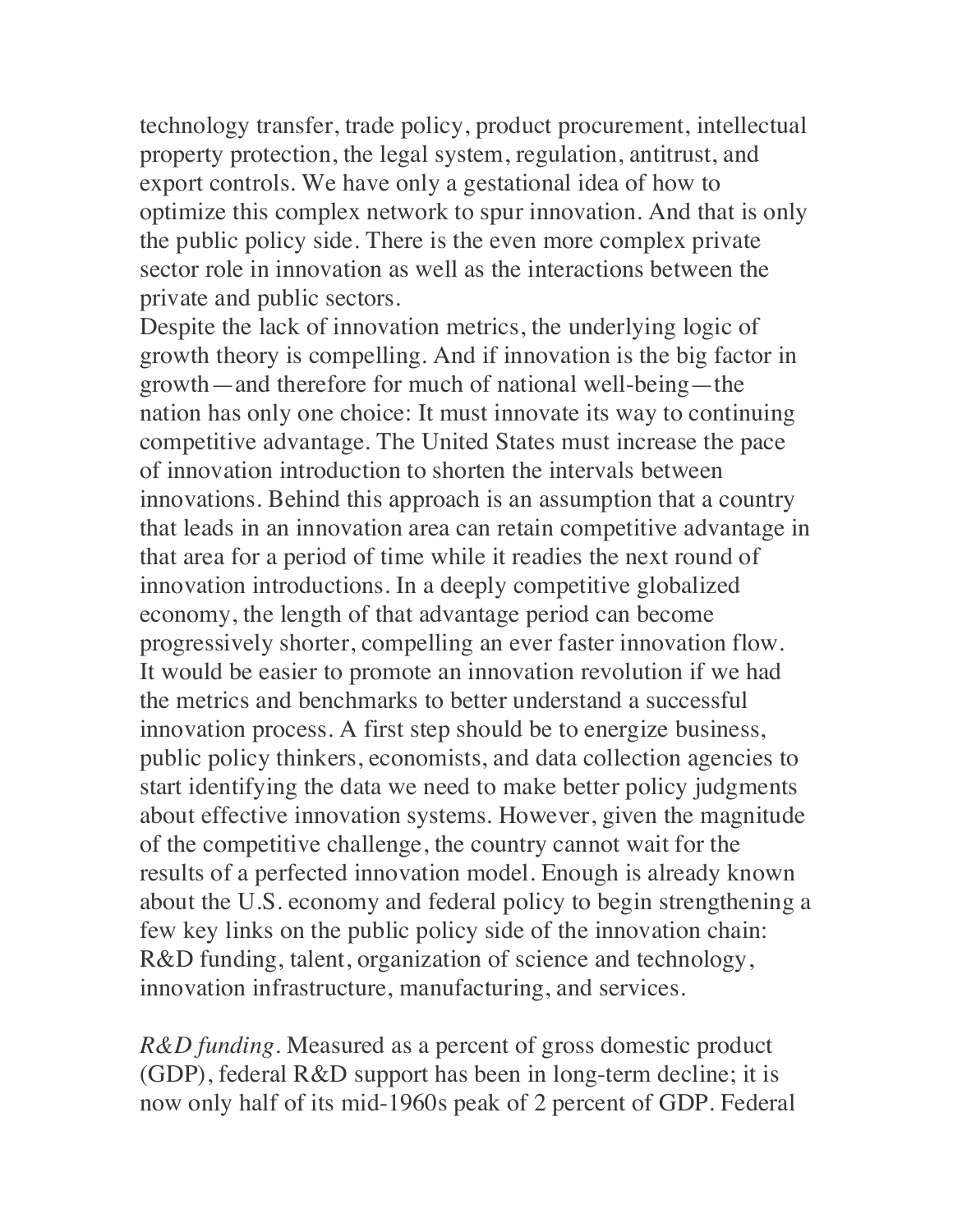support for the life sciences through the National Institutes of Health has been rising, doubling between 1999 and 2003 to nearly \$28 billion. This means that the physical sciences have borne a disproportionate share of the federal decline.

This trend must be seen in the context of the upcoming long-term pressure on the federal budget created by tens of trillions of unfunded entitlement liabilities noted earlier. Within a decade these mandatory entitlements will begin to crowd out nondefense discretionary federal spending such as R&D. The current budget crunch and ballooning deficit caused by the reduction in federal revenue resulting from economic recession and tax cuts provide a preview of future budget debates. The budget process, the mainstay of congressional fiscal controls for three decades, has ground to a halt, and the appropriations system, a fundamental congressional process for well over a century, is systematically breaking down. Congress increasingly is politically unable to pass underfunded appropriations, so it throws them into massive, lastminute continuing resolutions. Federal budget deterioration, which will worsen with structural demographic and entitlement pressures, threatens the viability of our federal R&D capacity. We have an initial signal of that problem as annual appropriations for the National Science Foundation fail to meet authorized levels. Industry R&D spending, which focuses on development, cannot substitute for the federal investment in research. Because the two components are related and interdependent, a decline in the robustness of federal research funding will have ramifications for the private sector's innovation performance, and future prospects for federal research spending are grim.

Effective political action will be necessary to change the current trend. Much can be learned from the life sciences, which have assembled a powerful mix of research institutions, industry, and grassroots patient groups working on a common R&D funding agenda. Federal life science research has increased five-fold since 1970. The physical sciences, despite steady deterioration in their research portfolios since the end of the Cold War, have yet to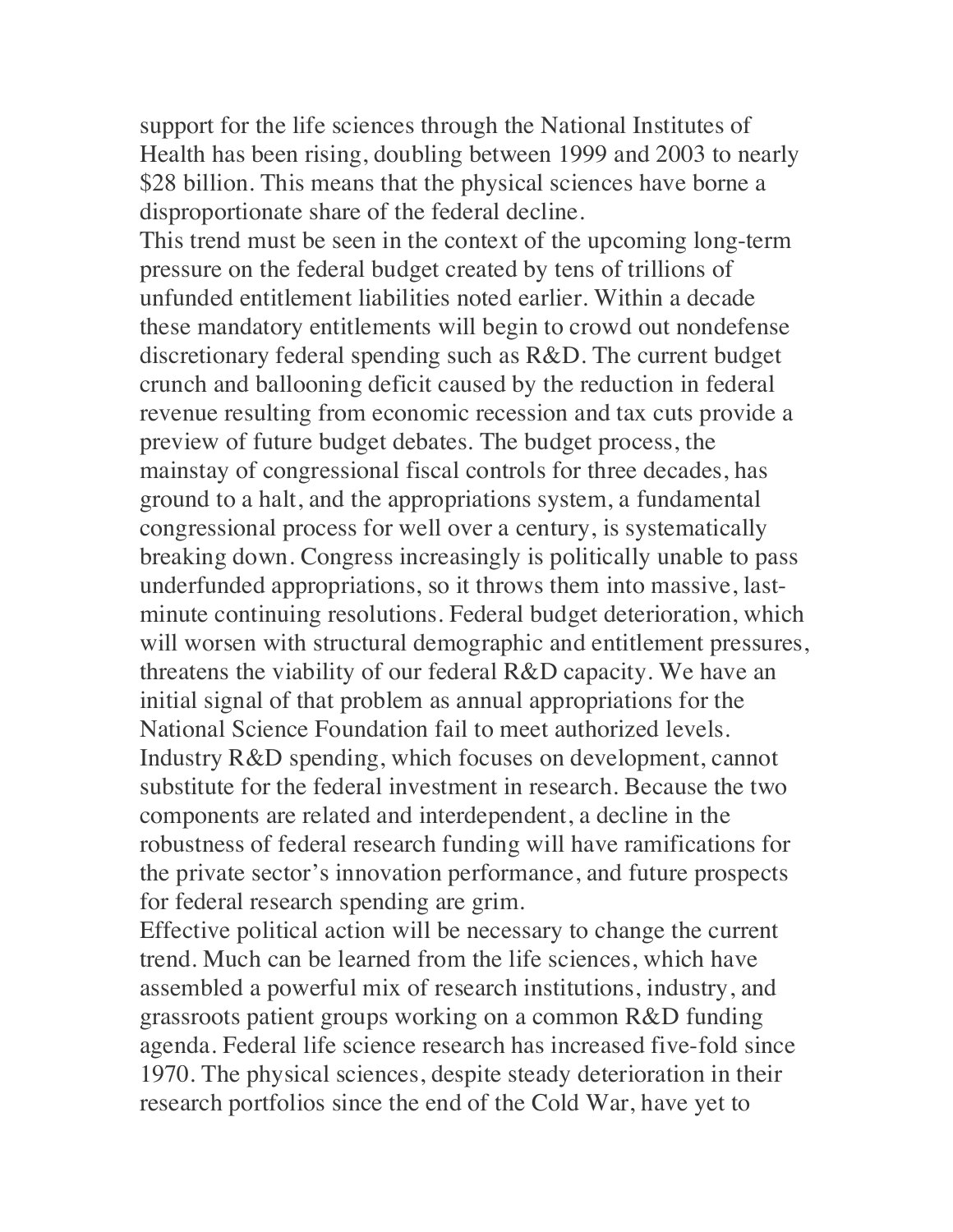organize a comparable advocacy effort, and we cannot assume that they will.

Without a political movement to increase funding, the nation will have to choose between two strategies for making the most of declining research funds: random disinvestment or a conscious program of niche investment. Because the United States funds research through a wide variety of agencies and programs, the research budget is difficult to understand and manage. Many see this decentralized system as a strength, because it provides diversity and more opportunities for breakthrough research. However, given a growing pattern of research cutbacks, the fully decentralized system could result in what is essentially random disinvestment.

An alternative would be to focus research investments on the key niche areas likely to be most productive, focusing on research quality not quantity. The United States has funded science niches many times in the past, from high performance computing to the genome project to nanotechnology. However, this has always been done within an overall strategy of funding a broad front of scientific advance to guard against niche failures. If funding is not adequate to support research across a broad front, a niche strategy could be the best option. This is certainly not the ideal approach indeed, it is potentially dangerous and risky—but it is preferable to random disinvestment. It will be made more difficult by the fact that the country does not have a tradition or mechanism for making centralized research priority decisions across agencies and disciplines.

Given the intensifying budget pressure and the political weakness of physical science advocacy efforts, the scientific world needs to start a frank discussion of research priorities and the painful sacrifices of quantity of research that will have to be made to maintain quality in key niches. The science community can begin preparing for this task by carefully studying the National Nanotechnology Initiative, which is the nation's largest current niche effort, to look for lessons on how best to organize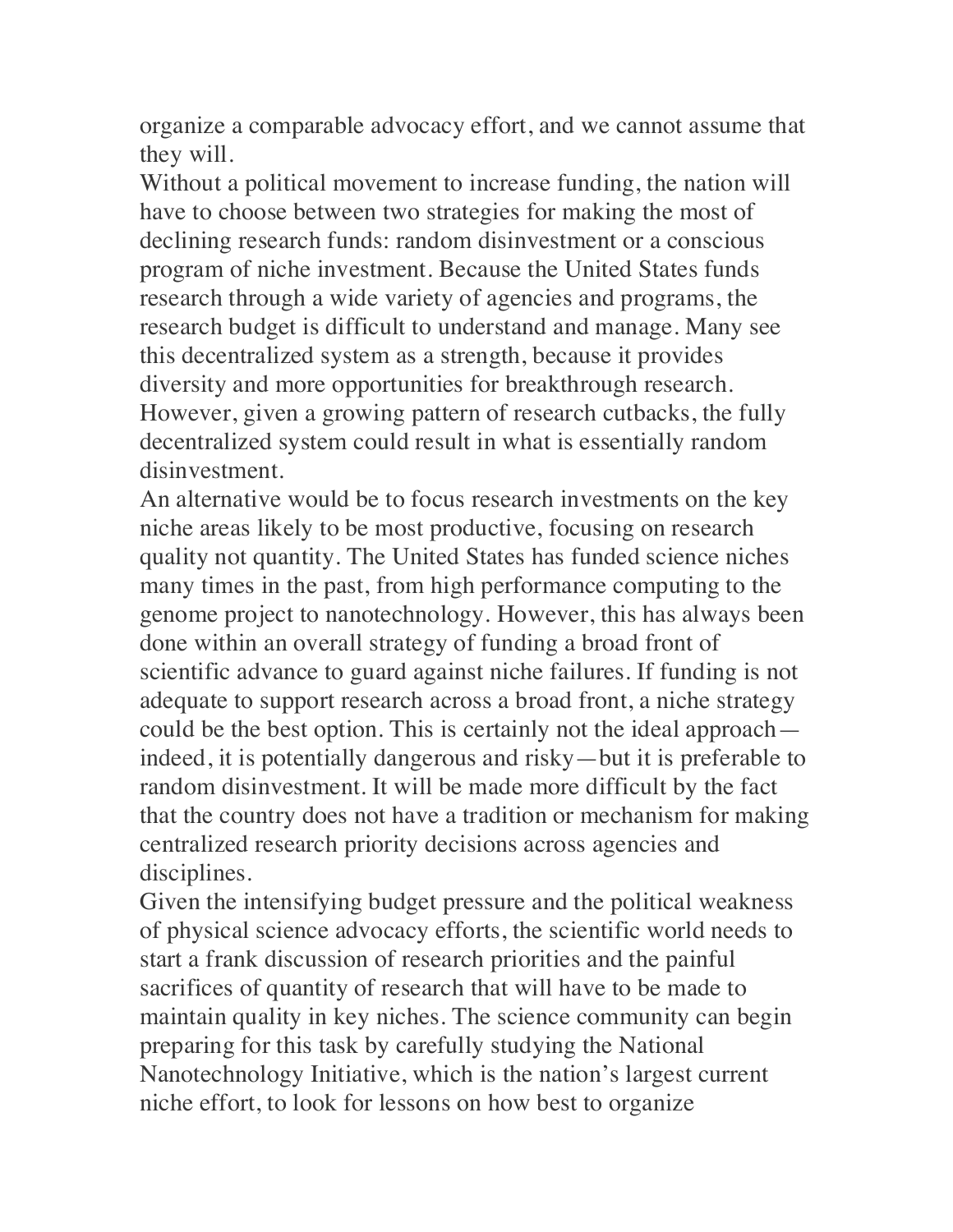multiagency and multidiscipline research efforts.

*Talent*. Growth economist Paul Romer of Stanford University has long argued that talent is essential for growth. His "prospector theory" posits that the number of capable prospectors a nation or region fields corresponds to its level of technological discovery and innovation. Talent must be understood as a dynamic factor in innovation. A nation or region shouldn't try to fit its talent base to what it estimates will be the size of its economy. Instead, its talent base, because of its critical role in innovation, will determine the size the economy. In the simplest terms, the more prospectors there are, the more discoveries and the more growth there will be. Other nations are not standing still. The forty leading developed economies have increased their science and engineering research jobs at twice the rate that the United States has. U.S. universities train an important segment of the science and engineering talent base of the nation's developing country competitors, and those nations are encouraging a larger proportion to return. Their own universities in many cases are also rapidly improving. China graduates over three times as many engineers as does the United States, with engineering degrees accounting for 38.6 percent of all undergraduate degrees in China compared to 4.7 percent in the United States. The United States now ranks seventeenth in the proportion of college age population earning science and engineering degrees, down from third place several decades ago. Talent is now understood globally as a contributor to growth, and a global competition has begun. Yet, despite decades of discussion about the importance of educating more scientists and engineers, the percentage of U.S. students entering these fields is not increasing.

The technological opportunities of the coming century will require a different type of infrastructure, and government can play a role. The government has been active in education policy recently. The No Child Left Behind Act demands that schools demonstrate that their students are making adequate progress, which should help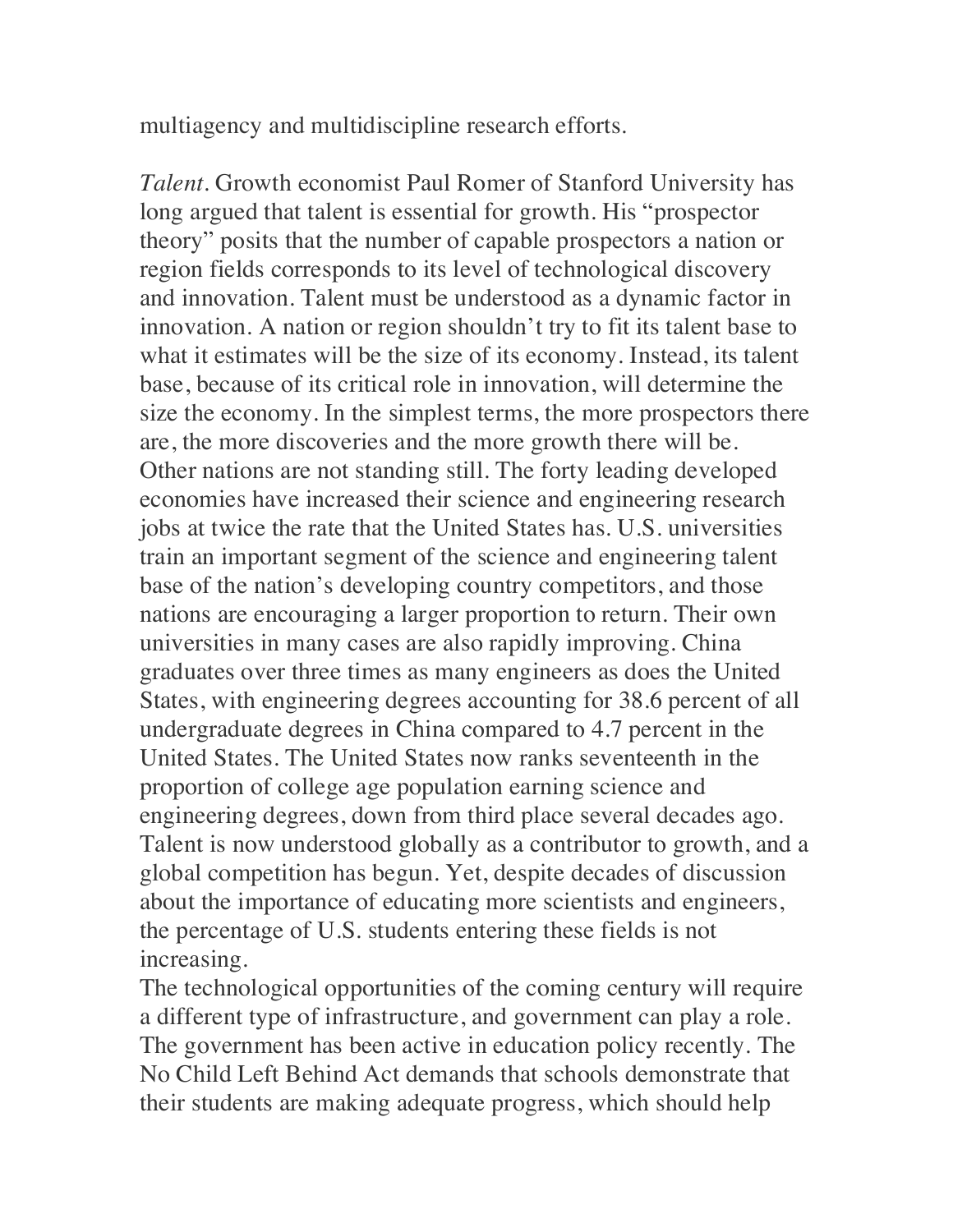make science and math courses more rigorous. However, the legislation needs to be backed up with adequate funding if it is to succeed with its ambitious reforms. In addition, U.S. high schools need more programs focused on science and more magnet high schools focused on science.

Congress has passed "Tech Talent" legislation, creating a competitive grant program to encourage colleges and universities to devise innovative ways to increase the number of science and engineering graduates. Successful efforts could serve as models for programs implemented on a large scale. If the percentage of undergraduates receiving these degrees increases, it would create a larger pool from which to attract graduate students. By focusing on a later stage of science education, the Tech Talent program provides a potential shortcut to increase the talent base. Because turning around the science education system will take at least a decade, the United States must continue to rely on a large number of foreign-born scientists and engineers. The United States has been capturing talent worldwide for two centuries and must continue to do so to maintain the robustness of its innovation system. One third of the U.S. citizens who have won Nobel prizes were born outside the country. It is thus cause for alarm that the number of visas granted to foreign students has fallen sharply since September 11, 2001. A recent survey of graduate schools showed a 32 percent drop in 2002-03 graduate school applications from foreign students, driven largely by a sharp increase in visa denials. A much more efficient security review system must be implemented, and scientists and engineers should be actively encouraged to stay. There are serious short- as well as long-term innovation consequences to this contraction of the talent pool, and it must be turned around promptly.

In addition, science and engineering education must change. The innovation system and process need to become a part of the curriculum so that students become motivated and prepared to play a role in innovation.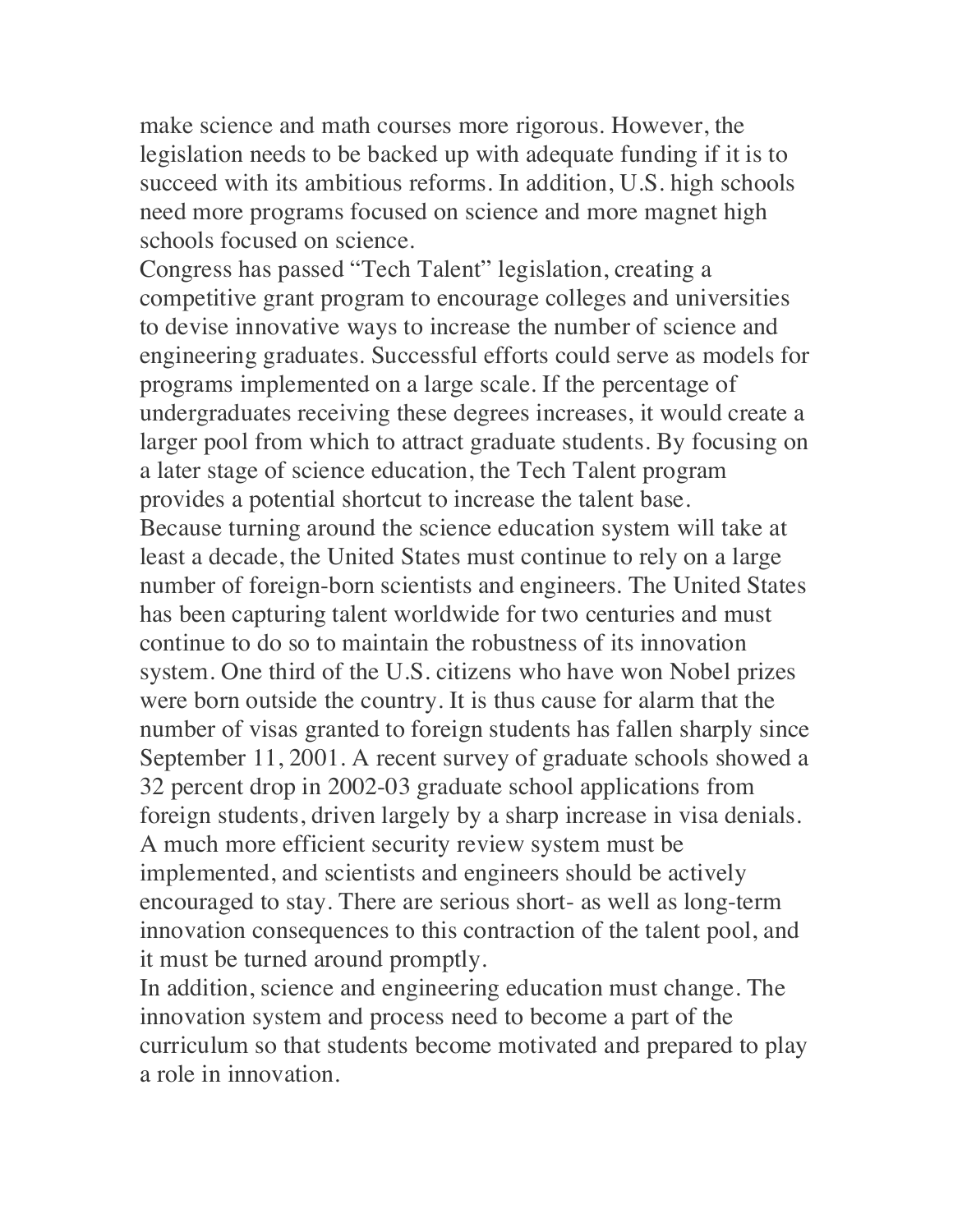*Organization of science and technology*. The United States has had the same organizational structure for science since the 1950s. Until the recent creation of the Homeland Security Science and Technology Directorate, President Eisenhower's DARPA in 1957 was the last major new R&D agency. Yet the science and technology enterprise has grown far more complex in the past half century. Solo inventors have been largely replaced by complex organizational networks linking industry, universities, and government research agencies. A web of communication networks are now available for spreading, applying, and developing knowledge. Science and innovation are now collaborative activities that no longer heed disciplinary, agency, or sectoral boundaries. The nation's technology transfer mechanisms have not kept pace with developments in the generation of knowledge. The federal R&D system is a prisoner of its history even though changes in the way research is done demand changes in the way it is organized and managed. For example, NIH is now struggling with strains on a management system that remained unchanged even as its budget was quickly doubling in size.

U.S. federal R&D agencies need to take a searching look at whether they are optimally organized to contribute to innovation, consistent with their missions. The best innovation organizational models need to be explored and evaluated, performance metrics for innovation contributions need to be sharpened, and new approaches should be tested. The collaborative science we need for innovation demands new collaborative organization models. Therefore, we also need to look at past niche science initiatives to determine which cross-agency efforts have worked best and why. Legislation establishing a stronger coordination and budgeting role for the Office of Science and Technology should be considered to promote this organizational review.

*Innovation infrastructure*. Technology seeds have to land on fertile fields. Research progress must be coupled with an effective infrastructure to hasten the pace of innovation. For example, the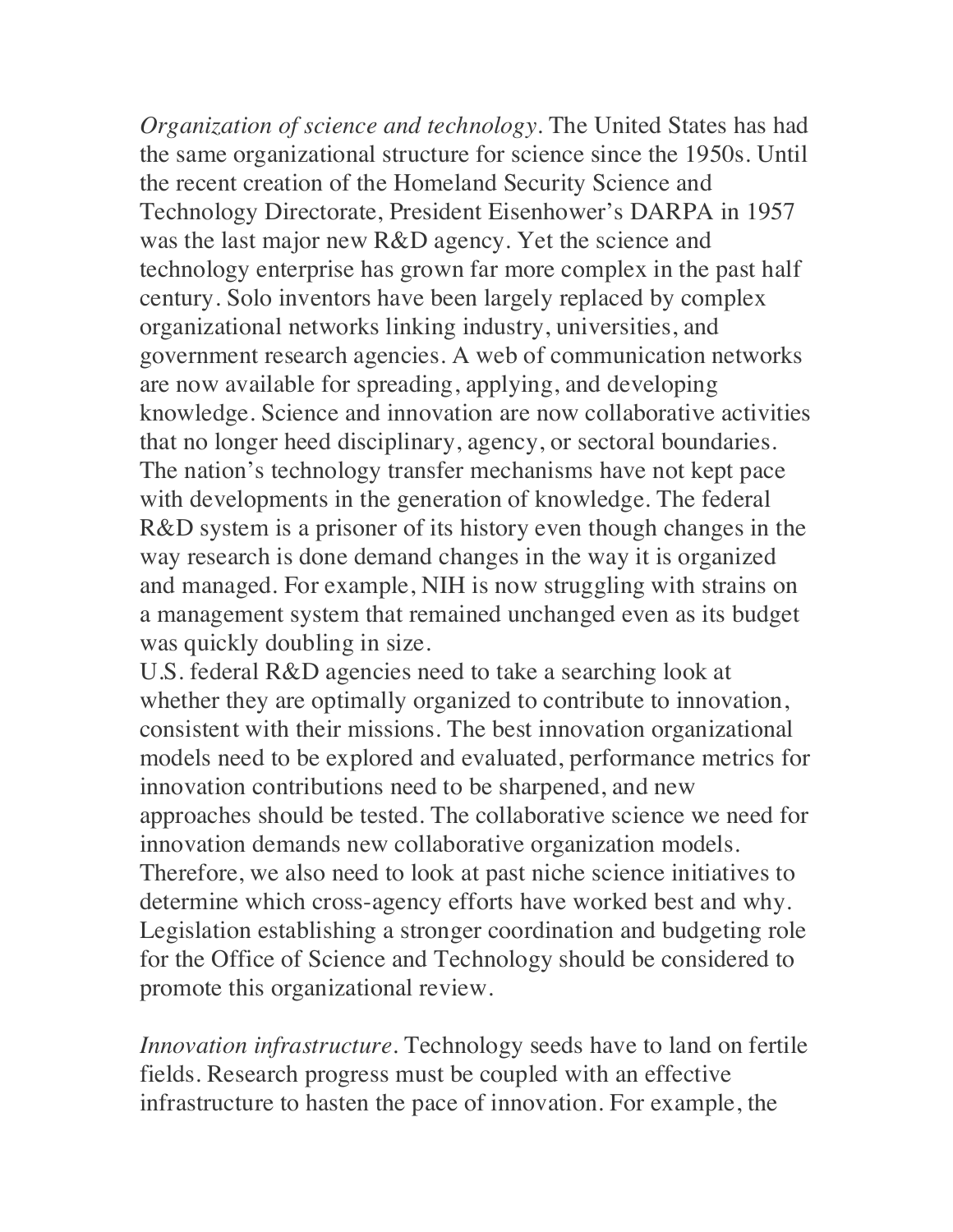Internet thrived because it was introduced into a vibrant computer sector. For the Internet to continue to thrive, it will need to have a high-speed broadband infrastructure. The Department of Defense (DOD) is now building a worldwide Global Information Grid, an integrated fiber optic and wireless system including a dense satellite network that will provide the framework for the planned network centric defense system. Its effort to move all transmissions from all locations at fiber speed might pave the way for a civilian infrastructure able to capture the next generation of IT applications. As another example, research into greener energy systems will yield the desired benefits only if the underlying power and transportation infrastructure is able to integrate the new technologies. Infrastructure includes technology standards for new products, accounting standards that capture the value of knowledge-based enterprises, and technology transition systems that will smooth the introduction of revolutionary new developments such as nanotechnology into a wide array of applications.

Government has an historic role in supporting and encouraging infrastructure. Much of the economic story of the past two centuries revolves around government support of transportation infrastructure, from waterways to railroads to highways. The technological opportunities of the coming century will require a different type of infrastructure, and government can again play a role. Future needs are not obvious, so government has a responsibility to first assess likely developments and identify its infrastructure role. Competitive private sector solutions must be the preferred infrastructure mechanism, but where public missions are involved, government incentives should be considered to spur infrastructure markets.

Accounting standards that developed in the 19th century understandably emphasized fixed assets such as plant and equipment in measuring a corporation's value. For the 21st century corporation, value resides not only in physical assets but also in talent, intellectual property, and the ability to launch innovation.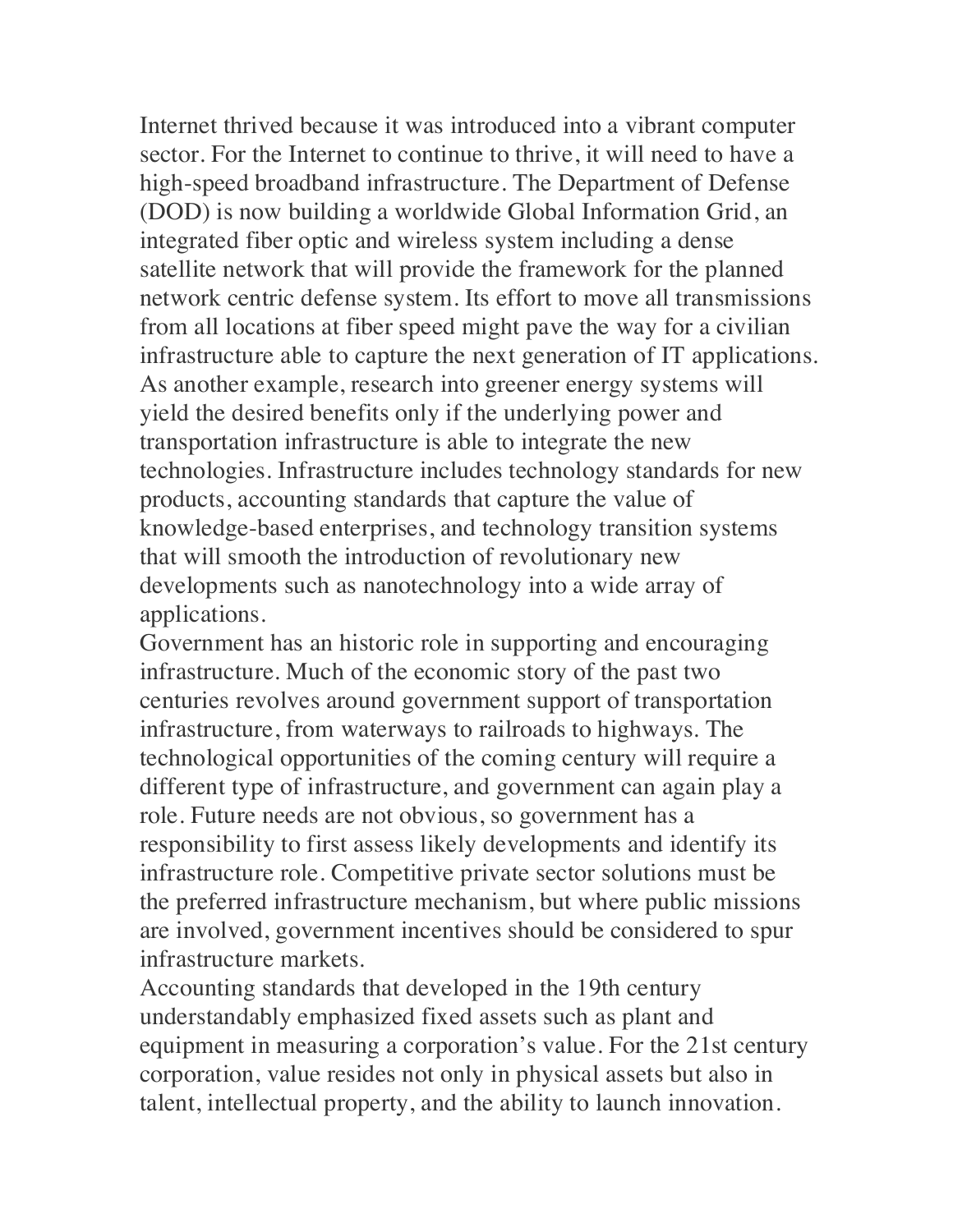Measuring the value of those intangible assets is critical to making wise investment decisions. The European Union has begun a wideranging effort to develop new accounting measurement tools. Some on this side of the Atlantic have been working on this issue of valuing intangibles, but this effort needs to be expanded. The Securities and Exchange Commission and other federal agencies should spur the accounting profession, economists, and business thinkers to develop the new metrics needed for an innovation economy.

*Manufacturing and services*. Dazzling prototypes are not sources of profit. Reliable and cost-competitive products must be manufactured to reap the final reward of innovation. In the 1990s manufacturing comprised 16 percent of the U.S. economy but contributed 30 percent of U.S. economic growth. Manufacturing jobs on average pay 23 percent more than service sector jobs, but the United States lost some 2.7 million manufacturing jobs in the recent recession, and few of these have returned. In addition to providing a good salary, the average manufacturing job creates 4.2 jobs throughout the economy, which is three times the rate for jobs in business and personal services. As a result of the improved productivity of manufacturing workers, the sector's share of employment has fallen far faster than its share of GDP. Although manufacturing has continued to increase productivity since 2000, this hasn't translated into the economic gains we need. This is significant because manufacturing is a big multiplier. The Bureau of Economic Analysis indicates that some economic sectors have a "multiplier effect" where growth in one sector influences others; there is a 2.43 multiplier for manufacturing,compared to a 1.5 multiplier for business services.

Manufacturing remains the currency of the global economy. Selling high-value goods in international trade is still the way nations and regions become rich. However, the U.S. trade deficit in goods is exploding: It reached \$482 billion in 2003 (\$120 billion with China alone) and continues to grow—without causing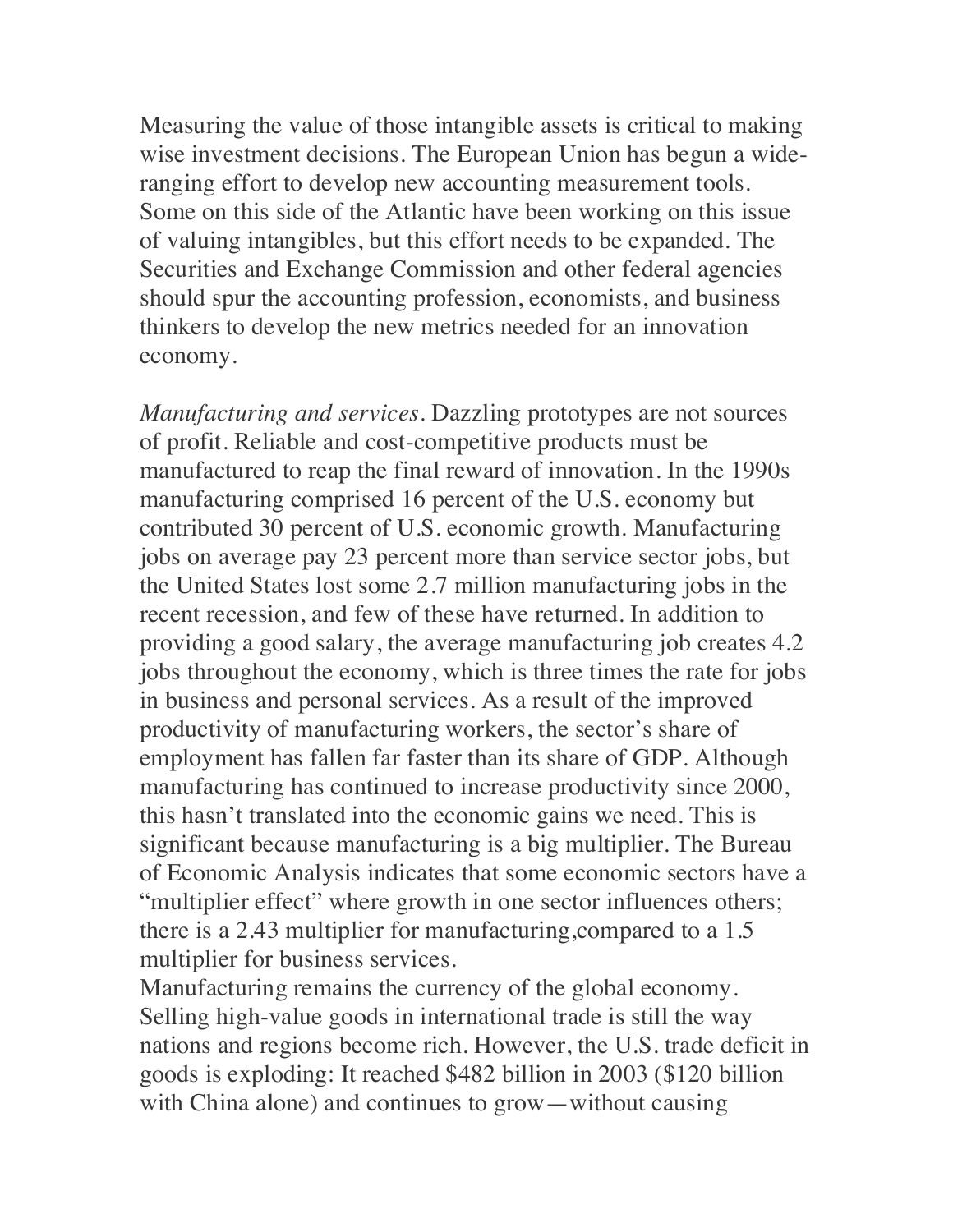significant public alarm. For perspective, remember that the nation agonized over a \$22 billion deficit in 1981 and a \$67 billion deficit in 1991. The argument that only the low end of manufacturing is leaving simply is not true; key parts of high-end advanced manufacturing are moving abroad.

Manufacturing is also a dynamic factor in the innovation process. Historically, manufacturing and the design and development stages of innovation have been closely interrelated and kept geographically close to each other. This is particularly true for newer advanced technologies such as semiconductors. When manufacturing departs, design and R&D often follow. In recent years, firms have been developing a combined production and services model, carefully integrating the two to provide unique products and services, and thus enhancing the importance of manufacturing.

Without a strong manufacturing base, it is difficult to realize economic gain from technological innovation.

The talent erosion in the manufacturing base is a particular concern. Economist Michael Porter of the Harvard Business School has argued that if high-productivity jobs are lost to foreign rivals, longterm economic prosperity is compromised. John Zysman of the Berkeley Roundtable on the International Economy believes that manufacturing is critical even in the information age, because advanced mechanisms for production and the accompanying jobs are a strategic asset whose location can make a nation an attractive place to create strategic advantage. Without a strong manufacturing base, it is difficult to realize economic gain from technological innovation. Because technology innovation and manufacturing process innovation are closely linked, the erosion of the manufacturing base will affect the innovation system. To avoid the "hollowing out" of manufacturing, action will be needed on a range of policies from trade promotion and enforcement, to tax policies to encourage new investment, to programs for improving worker skills, to DOD efforts to ensure strategic manufacturing capability. Innovation in the manufacturing process, however,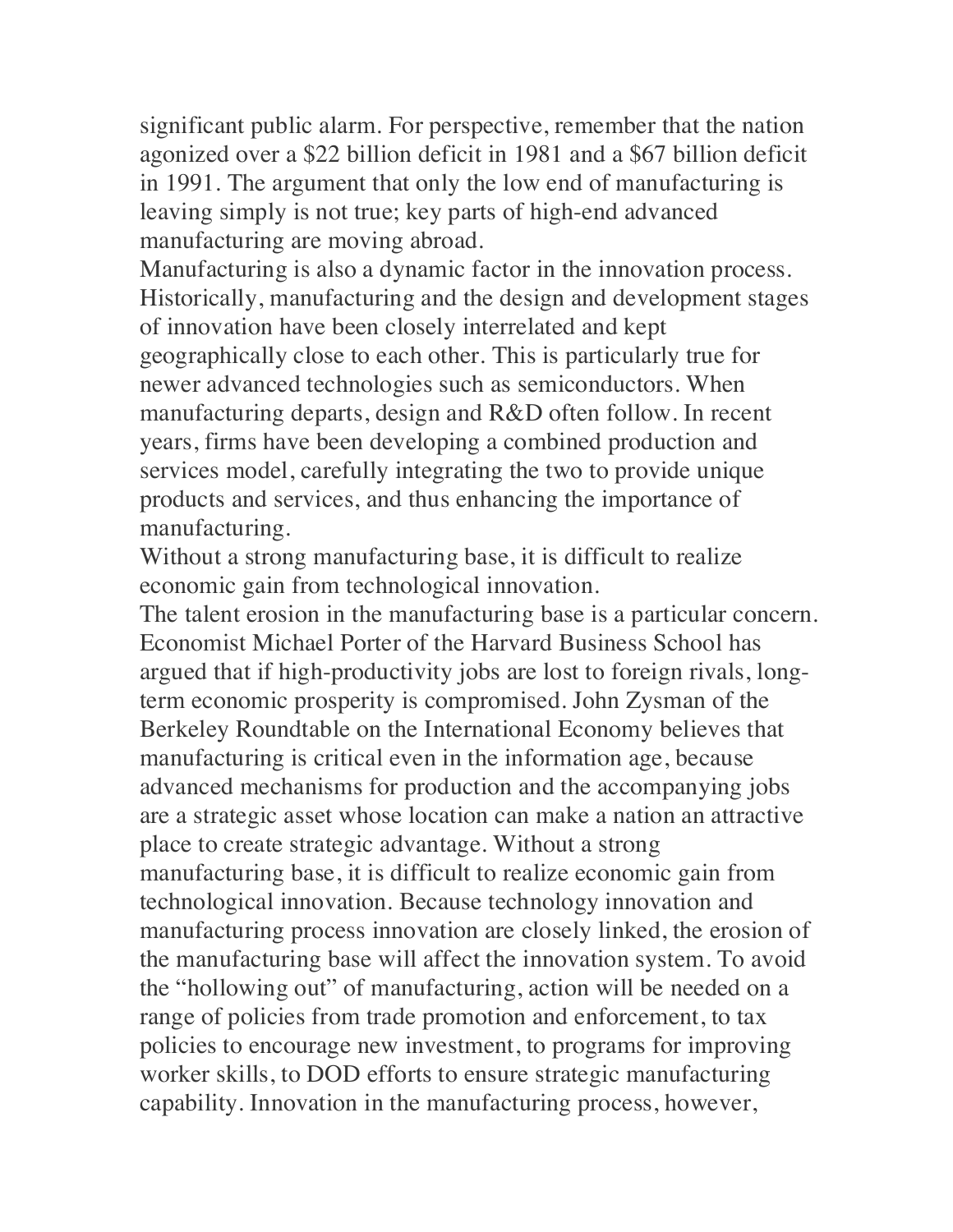might be the most important:

The United States will be able to achieve comparative advantage in critical manufacturing sectors only if it updates the process, substituting productivity for our higher costs. The nation needs a revolution in manufacturing that taps into developments in distributed manufacturing, desktop manufacturing, simultaneous inspection and production, small-lot production that is costcompetitive with mass production, and the use of new materials and methods for practical fabrication of devices and machines at the nano scale. Overall, the country needs new intelligent manufacturing approaches that integrate design, services, and manufacturing throughout the business enterprise. Because DOD would be a major beneficiary of the corresponding productivity gains, because it has long played an important role in this field, and because it has a huge strategic stake in keeping advanced manufacturing leadership in the United States, it makes sense for DARPA to take a lead in R&D for 21st century manufacturing processes and technologies. DOD's Mantech programs could support pilot projects and test beds for evaluating prototypes and results in the defense industrial sector.

The nation needs innovation in services as well as manufacturing because we now face global competitiveness there, too. Services dominate our economy, yet we perform comparatively little services R&D. We need a new focus on services innovation to retain comparative advantage, so that we are ready for the upcoming global services challenge.

## From analysis to action

In the 1980s, when the United States faced significant competitive challenges from Japan and Germany, U.S. industry, labor, and government worked out a series of competitiveness policies and approaches that helped pave the way for the nation's revitalized economic leadership in the 1990s. In the mid-1980s President Reagan appointed Hewlett Packard president John Young to head a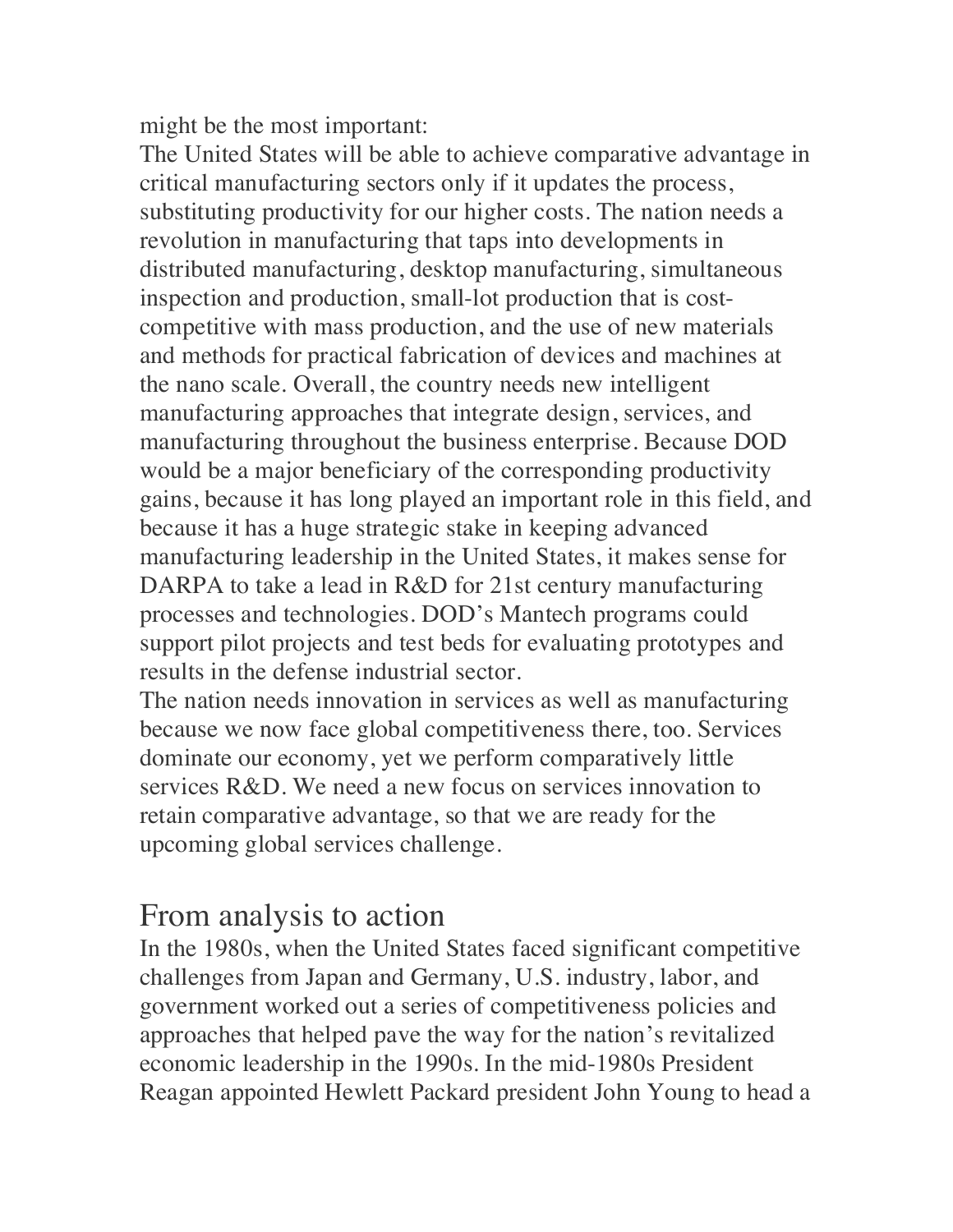bipartisan competitiveness commission, which recommended a practical policy approach designed to defuse ideological squabbling. Although many of its recommendations were enacted slowly or not at all, the commission created a new focus on publicprivate partnerships, on R&D investments (especially in IT), and on successful competition in trade rather than protectionism. This became the generally accepted response and provided the building blocks for the 1990s boom. The Young Commission was followed by Congress's Competitiveness Policy Council through 1997. These efforts were successful in redefining the economic debate in part because they built on the experiences, well-remembered at the time, of industry and government collaboration that was so successful in World War II and in responding to Sputnik. Those are much more distant memories in this new century, but we should revisit the Young Commission model. The private sector Council on Competitiveness, originally led by Young, has assembled a group of leading industry, labor, and academic leaders to prepare a National Innovation Initiative, which could provide a blueprint for action. Legislation has been introduced in the Senate to establish a new bipartisan competitiveness commission that would have the prestige and leverage to stimulate government action.

The U.S. economy is the most flexible and resilient in the world. The country possesses a highly talented workforce, powerful and efficient capital markets, the strongest R&D system, and the energy of entrepreneurs and many dynamic companies. That by itself will not guarantee success in a changing economy, but it gives the country the wherewithal to adapt to an evolving world. Challenges to U.S. dominance are visible everywhere. Strong economic growth is vital to the U.S. national mission, and innovation is the key to that growth. The United States needs to fashion a new competitiveness agenda designed to speed the velocity of innovation to meet the great challenges of the new century. Once that agenda has been crafted, the nation must find the political will to implement it.